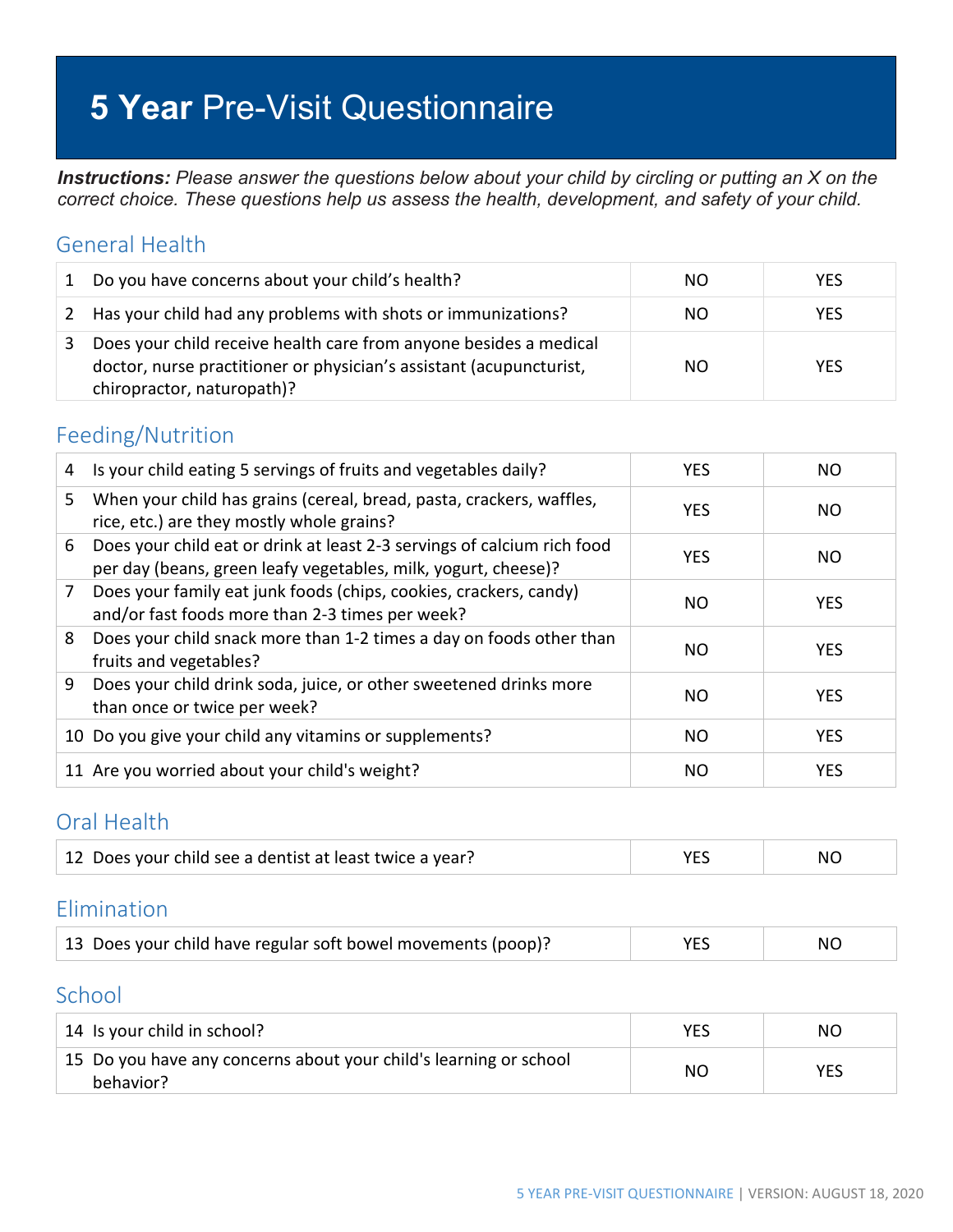# Activity / Exercise / Screen Time

| 16 Does your child have more than 2 hours of screen time per day (TV,<br>smartphones, tablets)?                                                      | NΟ         | <b>YES</b> |
|------------------------------------------------------------------------------------------------------------------------------------------------------|------------|------------|
| 17 Does your child have any screen time in his/her bedroom?                                                                                          | NO.        | <b>YES</b> |
| 18 Do you read to your child every day?                                                                                                              | <b>YES</b> | NO.        |
| 19 Do you and your family do active and educational activities like<br>walking, bicycling, swimming, going to libraries or going on nature<br>walks? | <b>YES</b> | NO.        |
| 20 Do you eat meals together as a family?                                                                                                            | <b>YES</b> | NO.        |
| 21 Does your child play actively for at least 1 hour every day?                                                                                      | <b>YES</b> | NO.        |

## Sleep

| 22 Do you have concerns about your child's sleep?                  | NO  | YES        |
|--------------------------------------------------------------------|-----|------------|
| 23 Does your child snore more than a little?                       | NO  | <b>YES</b> |
| 24 Does your child sleep 10 to 13 hours/day (nighttime plus naps)? | YES | NO.        |

## Social Stressors

| 25 Have there been any major changes or stresses in your<br>family recently?                                    | NO.       | <b>YES</b> |                  |
|-----------------------------------------------------------------------------------------------------------------|-----------|------------|------------------|
| 26 Within the past 12 months have you worried that your<br>food would run out before you got money to buy more? | <b>NO</b> | <b>YES</b> | <b>SOMETIMES</b> |
| 27 Within the past 12 months did you run out of food and you<br>didn't have money to get more?                  | <b>NO</b> | <b>YFS</b> | <b>SOMETIMES</b> |

### Behavior

| 28 Do you have any questions about your child's behavior or how to<br>discipline your child? | NO.        | <b>YES</b> |
|----------------------------------------------------------------------------------------------|------------|------------|
| 29 Do you praise your child when he/she is behaving well?                                    | <b>YES</b> | NO.        |
| 30 Do you give your child choices?                                                           | YES        | NO.        |

# Development

| 31 Does your child tell a story using long meaningful sentences?     | YES        | NO. |
|----------------------------------------------------------------------|------------|-----|
| 32 Can other people fully understand what your child is saying?      | <b>YES</b> | NO. |
| 33 Does your child know full name, telephone number, and 911?        | <b>YES</b> | NO. |
| 34 Does your child make up imaginary stories, fantasies, situations? | YES        | NO. |
| 35 Can your child skip or hop on one foot 4-5 times?                 | YES        | NO. |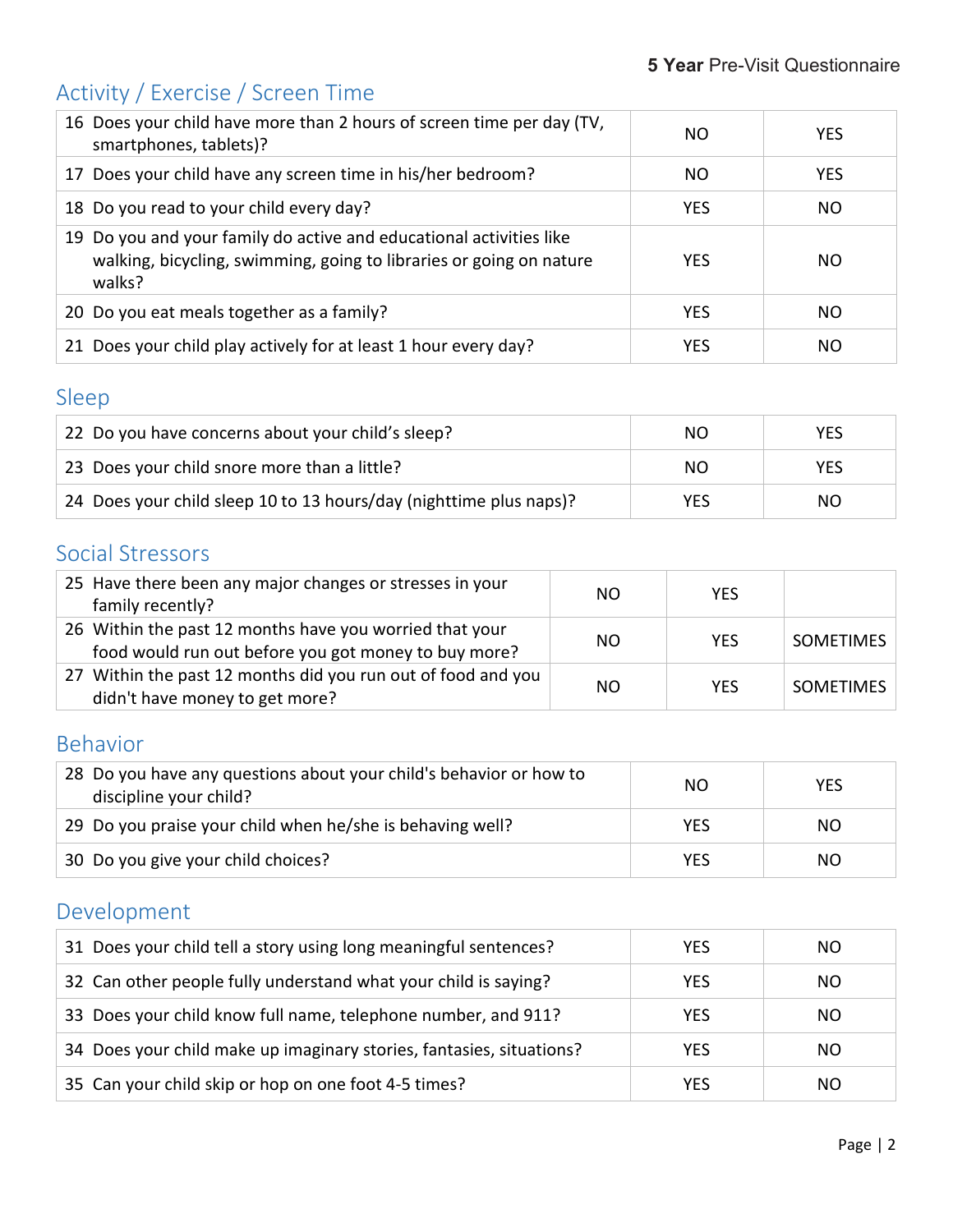**Year** Pre-Visit Questionnaire

| 36 Does your child know 4 or more colors?                        | <b>YES</b> | NO. |
|------------------------------------------------------------------|------------|-----|
| 37 Can your child count to 10?                                   | <b>YES</b> | NO. |
| 38 Can you child stack 8 or more blocks?                         | <b>YES</b> | NO. |
| 39 Can you child draw a person with a head, body, arms and legs? | <b>YES</b> | NO. |
| 40 Can your child draw a triangle?                               | <b>YES</b> | NO. |
| 41 Can your child dress himself/herself without supervision?     | <b>YES</b> | NO. |

# Safety

| 42 Do you talk to your child about stranger safety?                                                           | <b>YES</b> | <b>NO</b>  |                      |
|---------------------------------------------------------------------------------------------------------------|------------|------------|----------------------|
| 43 Does your child know that private parts are private?                                                       | <b>YES</b> | NO.        |                      |
| 44 Do you watch your child when he/she plays outside?                                                         | <b>YES</b> | <b>NO</b>  |                      |
| 45 Does your child wear a helmet when biking, skating,<br>skiing, or snowboarding?                            | <b>YES</b> | <b>NO</b>  |                      |
| 46 Does anyone smoke or vape around your child?                                                               | NO         | <b>YES</b> |                      |
| 47 Does your child ride in a forward-facing safety seat, in the<br>back seat?                                 | <b>YES</b> | NO.        |                      |
| 48 Is there a gun in the home?                                                                                | NO         | <b>YES</b> |                      |
| a. If yes, is not locked in a safe with the ammunition<br>stored separately?                                  | <b>YES</b> | <b>NO</b>  | <b>DOESN'T APPLY</b> |
| 49 If your child has fair skin, do you apply sunscreen if out in<br>the sun for longer than 15 to 30 minutes? | <b>YES</b> | <b>NO</b>  | <b>DOESN'T APPLY</b> |
| 50 Do you ever leave your child alone in the car, house, or<br>yard?                                          | <b>NO</b>  | <b>YES</b> |                      |
| 51 Do you have working smoke and carbon monoxide<br>detectors in your home?                                   | <b>YES</b> | <b>NO</b>  |                      |
| 52 Do you have a home fire escape plan?                                                                       | <b>YES</b> | <b>NO</b>  |                      |

# Tuberculosis

| 53 Has a family member or contact had tuberculosis disease (TB)?                                                        | NO.           | <b>YES</b> |
|-------------------------------------------------------------------------------------------------------------------------|---------------|------------|
| 54 Has a family member ever had a positive TB skin test (PPD)?                                                          | NO.           | <b>YES</b> |
| 55 Was your child born in a high-risk country (countries other than the<br>U.S., Canada, Australia, or Western Europe)? | <sub>NO</sub> | <b>YES</b> |
| 56 Has your child traveled to a high-risk country for more than a month?                                                | NO.           | <b>YES</b> |